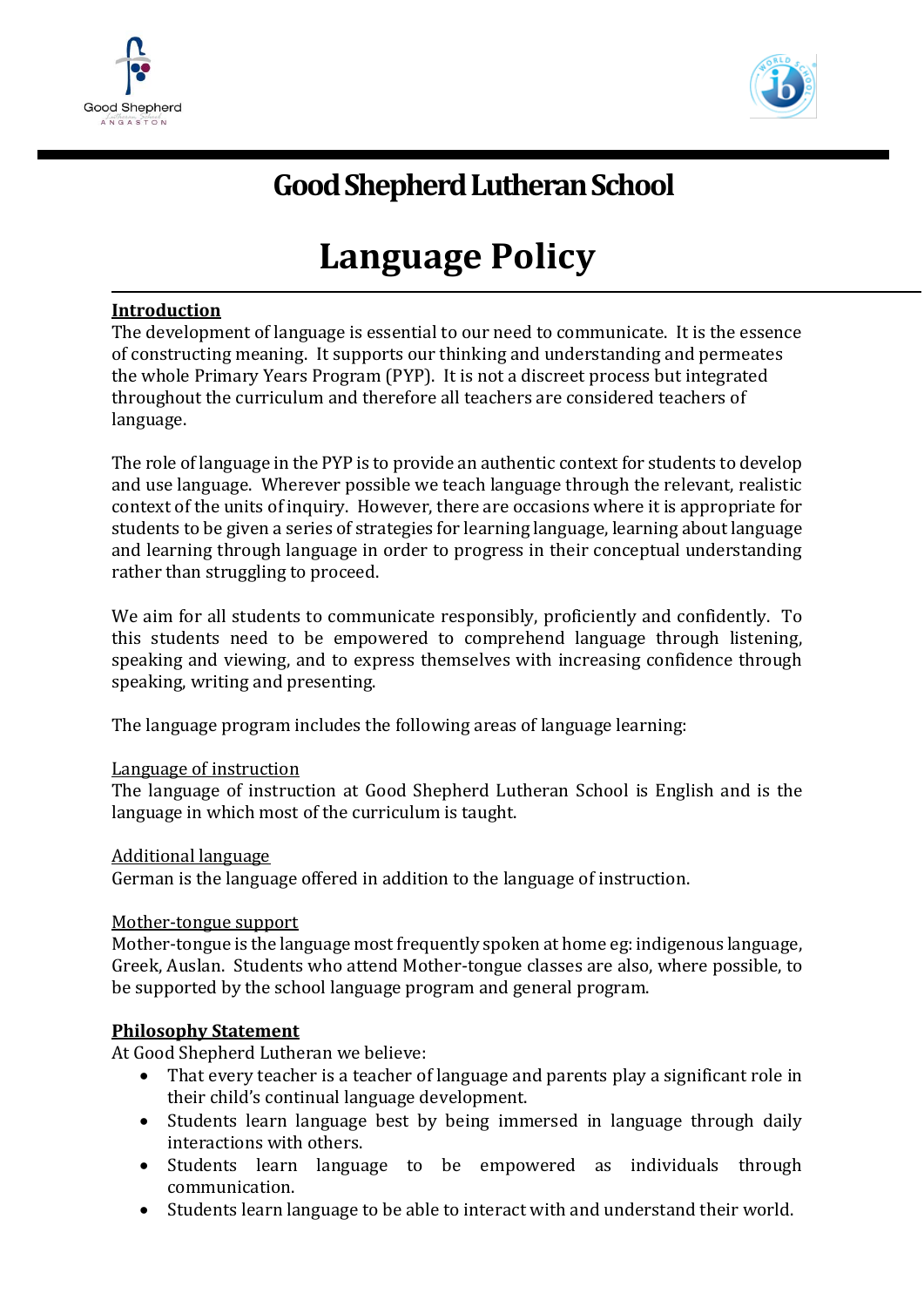- The acquisition of additional languages is important as it fosters understanding and tolerance of other cultures and people, facilitates international mindedness and enriches students' personal growth.
- Language is taught in all disciplines: it is integrated through all areas of the curriculum.
- Children differ in their acquisition of language and therefore the teaching of language, teaching about language and teaching through language needs to take account of this and provide students with a differentiated curriculum.
- Learning language underpins all other curriculum areas and is one of the means that delivers trans-disciplinary content. It provides meaningful and authentic contexts for learning about and through language.
- The support and maintenance of mother-tongue language is integral to personal development and cultural identity.
- The language learning environment extends beyond the classroom, as students increasingly communicate via global technology. Critical literacy is an essential skill in the world of mass media and information to gain an understanding of our world and its people.

# **Practices of the Language Policy**

In a PYP school every teacher is a language teacher.

Language learning includes:

- The language of instruction English
- The school's additional language German
- Mother-Tongue support

# **Language Support**

Language support is organised both in and out of the classroom. In addition to language support provided by the language support teacher, classroom teachers ensure that learning engagements cater for the range of abilities, interests and needs in their classes. Within any classroom there is a range of abilities and language instruction is differentiated accordingly.

Decision-making processes used by the school to identify language needs are outlined in the Learning Support Policy.

Arrangements made for differentiation to support language learning are outlined in the Learning Support Policy and require collaboration with teaching staff. Those students who require intensive language support are supported with a Negotiated Learning Plan outlining specific differentiated needs.

Parents are encouraged to help students develop language skills at home through various school based information sessions and programs. These include:

- New Parent Orientation Night
- Learning Support information sessions and interviews
- Parent Information Night
- Class and school newsletter information
- Homework
- Premier's Reading Challenge
- Use of the Resource Centre
- PYP information evenings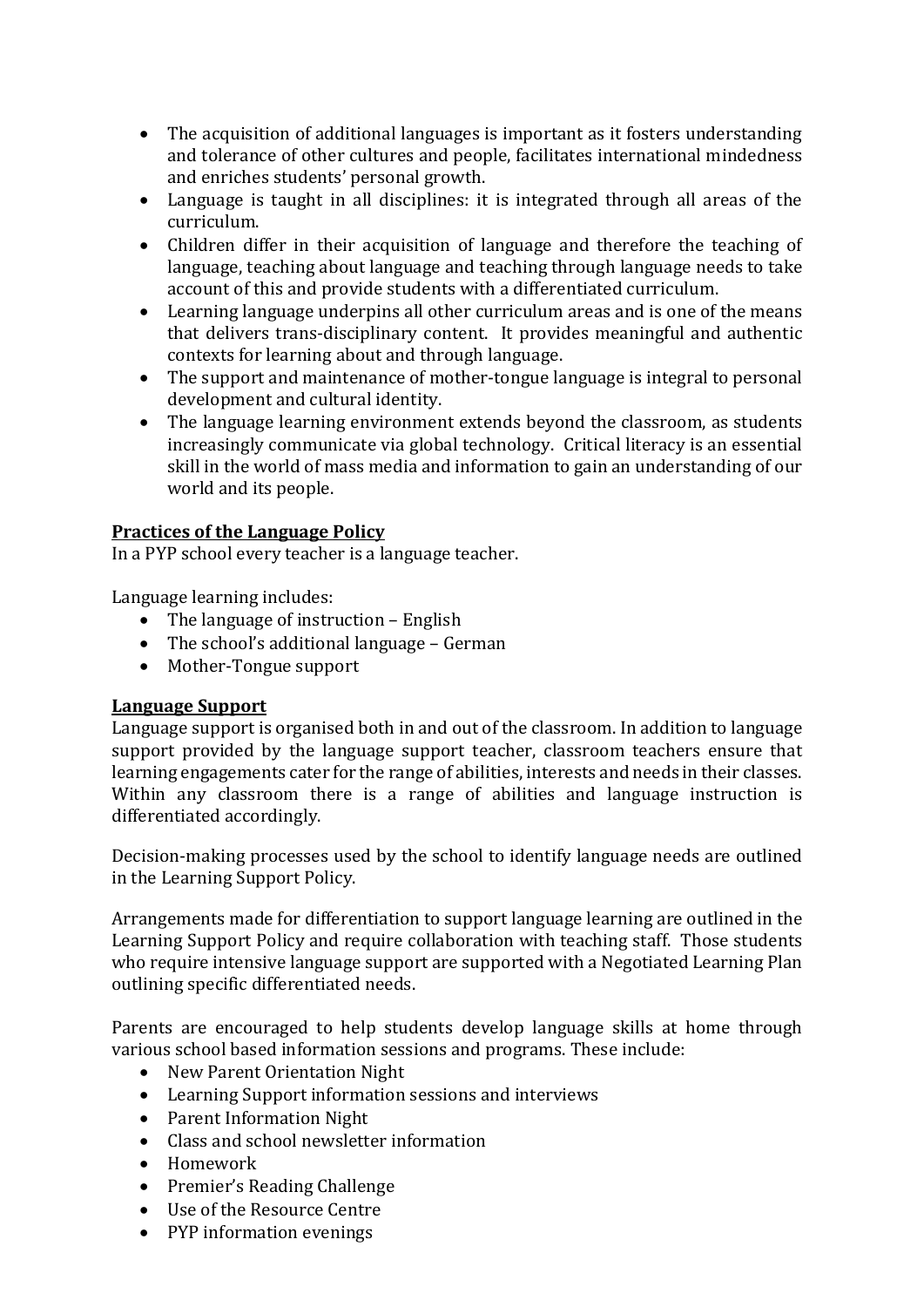- Parent/Teacher interviews (at the beginning of the year)
- Incidental Parent/Teacher meetings

Parents are encouraged to support the German program through conversations. Teachers facilitate parent involvement through parent conferences, newsletters and notes home in addition to regular face to face communication. Parents are encouraged to become active in the classroom and school community.

### **Additional Language – German**

At Good Shepherd Lutheran School, German is the language offered in addition to the language of instruction.

Students from Foundation to Year 7 receive language instruction in German once per week for 1 hour.

Where possible resources used in German lessons are available to be copied and used in classrooms. This includes posters, signs, images and artefacts.

The Learner Profile, Attitudes and Transdisciplinary skills are available to teaching staff in English and German.

Teaching staff are to be taught various phrases throughout the year to use with their classes. e.g.: greetings, words and phrases including the Learner Profile.

#### Class Opportunities for Sharing and Promoting German

Teaching staff are to create and capture opportunities for students to share and explore German language in a classroom context. The following are merely suggestions and should not be considered exhaustive.

- Maths count in German
- Learn key words and phrases related to Units of Inquiry
- Days of the week
- Charts with words in German
- Morning and evening greetings

Promoting German by:

- Providing reflection time and discussion with students about what they are learning in German
- Displaying work completed in German lessons in classrooms and specialist areas
- Including information in class newsletters

#### Resources in German

Resources used in German lessons can be accessed by the teaching staff for class use.

#### **Integration into the Program of Inquiry**

Effective oral, written and visual communication are best achieved when they are purposeful. Skills in these areas are therefore explicitly taught, practised and used as part of the inquiry process where they are most relevant. eg; report writing where a unit is focusing on in unit on endangerment.

Language skills, which are not part of the units of inquiry, are taught separately.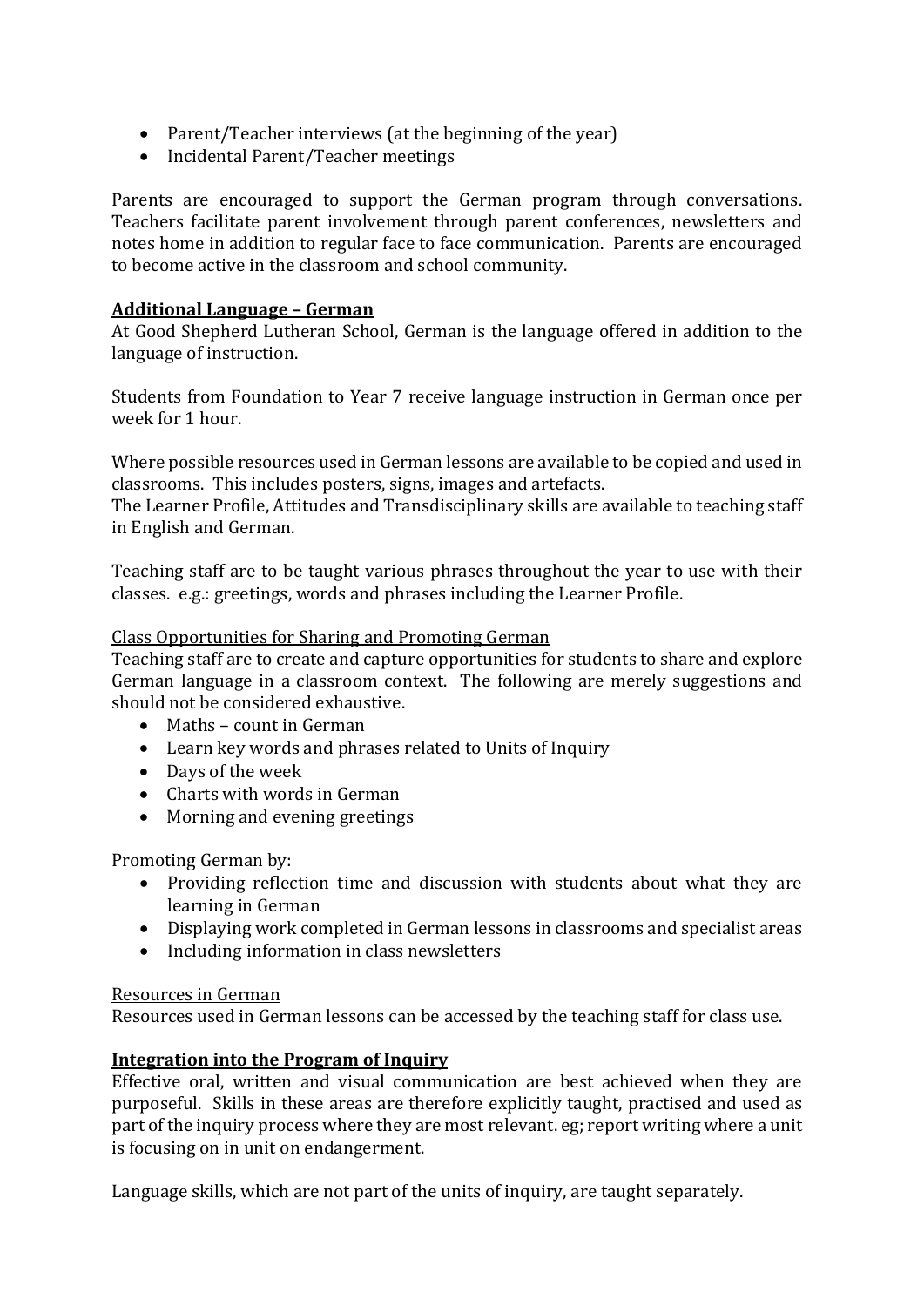For further information see Language of Instruction Supporting Documents, German Language Documents and Guidelines for Mother Tongue Support.

## **Professional Development**

The PYP Coordinator, Management Team and Principal determine the whole school Professional Development needs in the area of language considering cluster, year level, specialist and individual perspectives.

Professional Development is accessed through Association of Independent Schools of South Australia (AISSA), the International Baccalaureate Organisation (IBO), external agencies and staff expertise.

The PYP Coordinator is responsible for disseminating the information to staff and the school community regarding current research and best practices in language learning.

The PYP Coordinator will organise staff meeting and professional development time for teaching staff to share how they are facilitating the learning and support of English, German and Mother-Tongue as part of the Programe of Inquiry (POI) and stand alone subjects.

The Principal and PYP Coordinator are responsible for sharing and making available professional journals and other resources for teaching staff.

Staff are expected to attend professional learning sessions endorsed by the IB as well as those that support language learning. The PYP Coordinator will provide in house support as well as arrange for in school workshops.

The Additional Language teacher attends relevant staff professional development, teaching staff planning meetings and reflection days and has access to language professional development.

# **Resources**

The PYP Coordinator in conjunction with the library technician will continually update the resources in the library and teacher resource collection to meet the needs of all students and cultures represented in the school. Classroom teachers, students and parents assist with providing recommendations.

Classroom libraries are kept up to date with resources catering for all language spoken in the classroom through:

- English and Mother Tongue resources from the Resource Centre
- Collaboration and cooperation with the Additional Language teacher

Processes used to identify suitable and adequate resources for general language learning and literature are negotiated with the PYP Coordinator.

Resources are initially considered based on:

- requests by teaching staff and students
- whole school focus and professional development needs
- recommendations of book suppliers
- information from educational authorities

The criteria for identifying suitable and adequate resources are the following:

Balance of fiction and non-fiction, visual, print, ICT and audio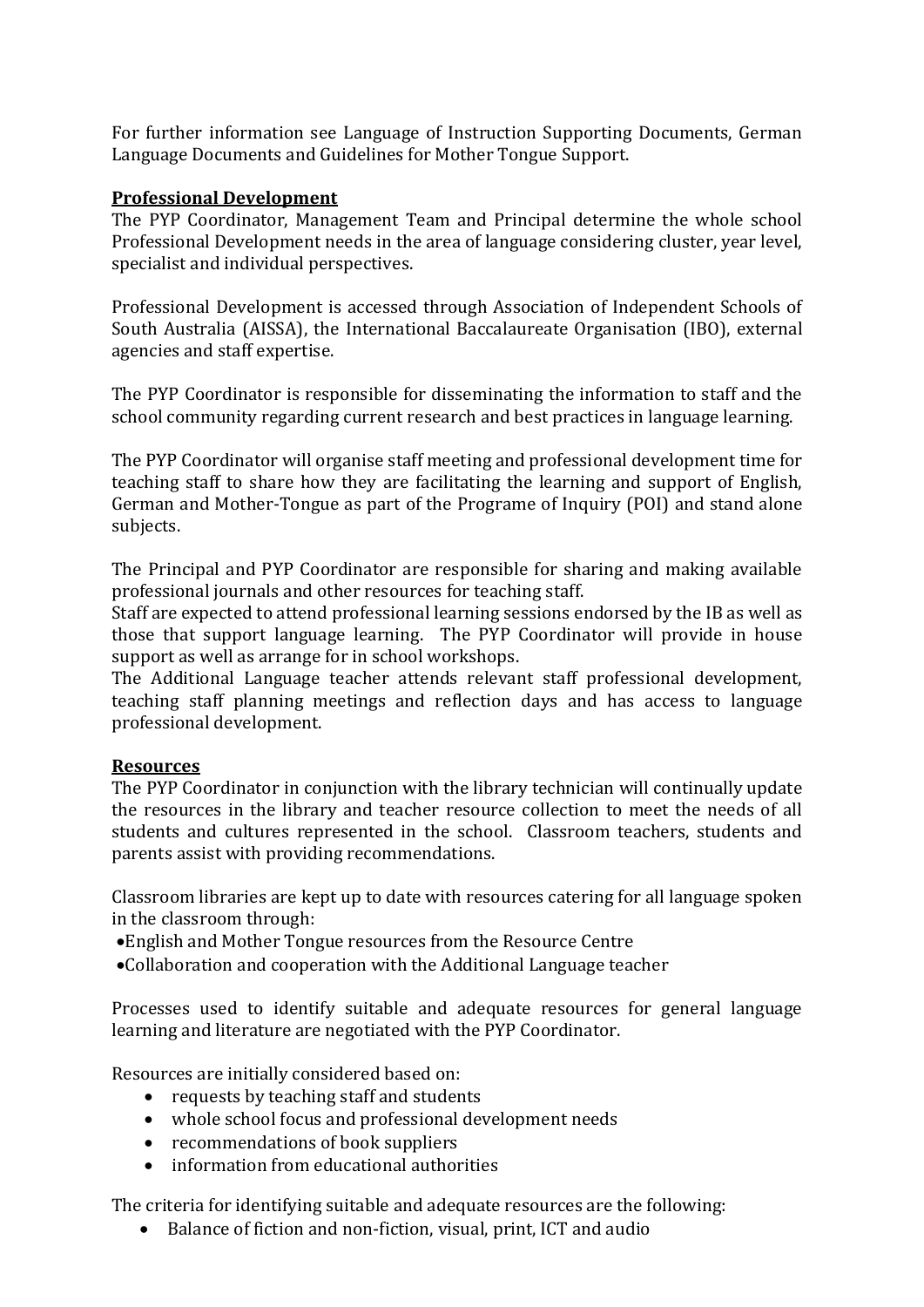- Resources that directly support the conceptual focus of units of inquiry
- Whole School focus, e.g.: internationalism
- PYP Profiles
- PYP Attitudes
- Stand Alone units
- Mother Tongue resources based on information from data collected about mother-tongue languages represented at Good Shepherd Lutheran School
- Range of quality literature

The PYP Coordinator, in consultation with teaching staff, identify suitable teacher library resources for school language programs.

The Additional Language teacher determines suitable and adequate resources for German.

# **Roles and Responsibilities**

The development, implementation and revision of the language policy should, where possible, be a whole staff process and involve collaboration between the PYP Coordinator, Learning Support Coordinator, Additional Language teacher, Classroom teachers, Specialist and other teaching staff.

The PYP Coordinator will be responsible for initiating the process of implementation and reviews by way of recommendations and a draft document with proposals to submit to the staff and School Council.

Teachers will work collaboratively with the PYP Coordinator and Learning Support staff to develop and access resources needed for Units of Inquiry in the PYP, students research and language support.

The Language document will be approved by the School Council and will be communicated to the school community as are other such documents.

# **Communication to Staff and School Community**

The PYP Coordinator is responsible for communicating the Language Policy to teaching staff, students and parents/carers, ensuring that all documents, which contain policies or overviews of school programs, include information about the Language Policy.

The Additional Language teacher is responsible for highlighting the integral component of the German program in the Language Policy.

The PYP Coordinator explains the Language Policy to new teachers as part of their induction process.

It is the responsibility of the PYP Coordinator to ensure that staff are kept informed of the IBO programme standards and practices in relation to language teaching and learning and that the Language Policy reflects a commitment to these standards and practices.

# **Language Policy Resources**

It is the school's responsibility to ensure that sufficient funding is available to provide resources for all aspects of Language teaching including English, German and Mother-Tongue.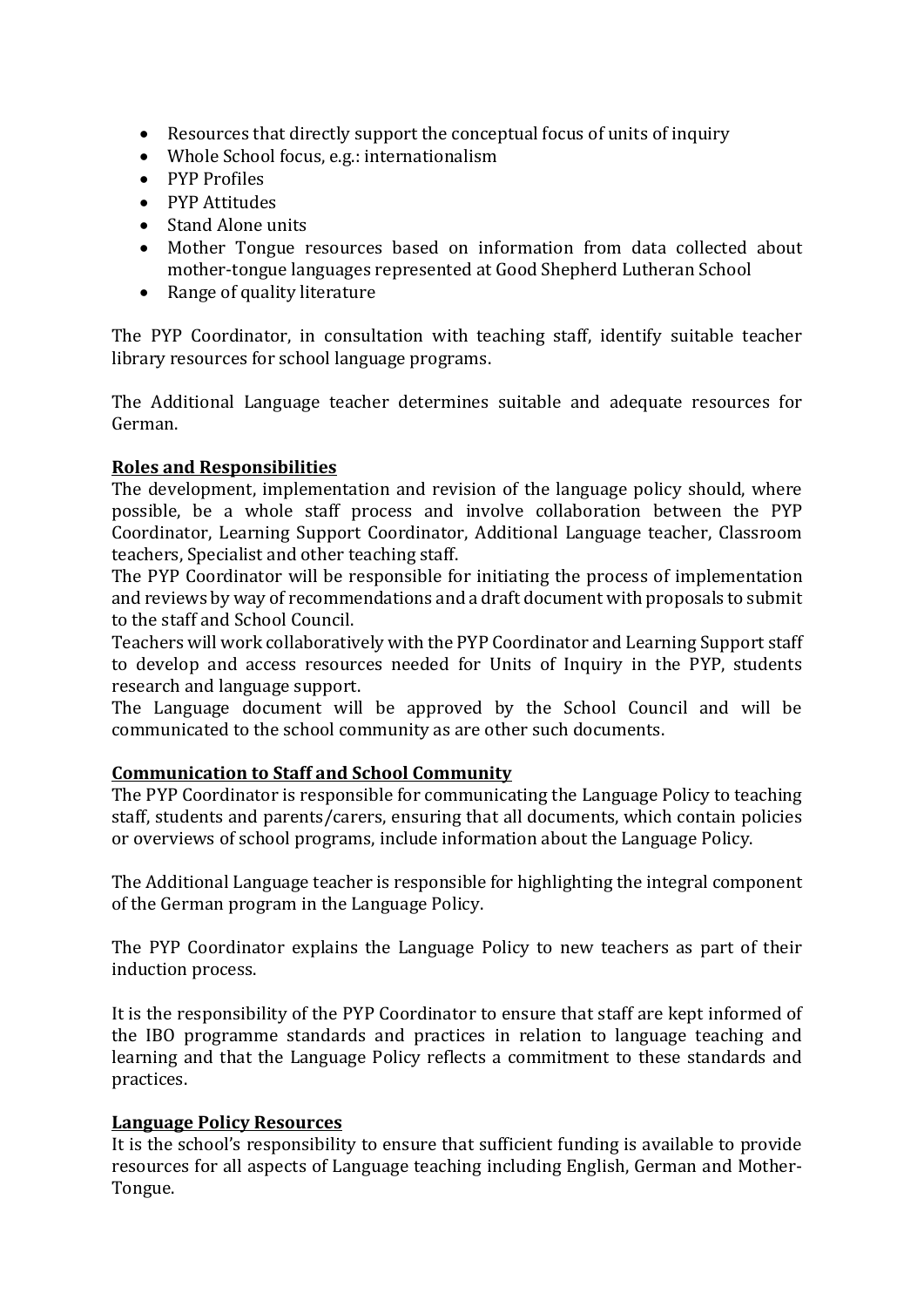The PYP Coordinator and Additional Language Teacher, in collaboration with teaching staff, are responsible for the selection and purchase of resources used in implementing the Language Policy.

#### **Scope and Sequence**

A variety of guiding curriculum documents are used in order to plan for language within the classes and year levels. Documents consulted include:

- International Baccalaureate PYP scope and sequence
- The Australian Curriculum
- Lexile Framework Scholastic
- Spalding Framework
- Jolly Grammar

# **Language Policy Review**

The Principal, in collaboration with the PYP Coordinator, School Management team and Additional Language teacher will identify necessary minor changes annually.

The Language Policy will be reviewed biannually involving the PYP Coordinator, School Management team, Additional Language teacher, Classroom teachers, Specialist teachers, and other teaching staff.

As a result the school action plan will be updated based on what has been achieved and areas for further development.

# **Admissions and Enrolment**

Information on enrolling students' language needs is gathered in a variety of ways in order to develop a language profile of the student, and so that an entrance point for the student is identified for future milestones to be mapped against. It provides data about the proficiency and needs in language for teaching staff to plan for their needs.

At Good Shepherd Lutheran School, parents are interviewed in order to convey teaching and learning programs available at the school as well as the school's ethos. During these meetings, particular needs of a student may be outlined in regards to language development. Enrolment forms are issued where questions include preschools attended, physical needs such as hearing or visual impairment, medical needs, and language background. If the child is joining in Foundation then reports from preschools are gathered as well as other agency reports.

# **Mother Tongue Support**

A survey is used to collect important information, place of birth, languages spoken at home and can be found in the enrolment pack issued to parents at time of enrolment. This data is to be given to the PYP Coordinator.

Parents/carers are to indicate if a translator is required for the initial enrolment interview. This information is recorded as part of the enrolment procedure.

Class teachers are expected to use this information to create and capture opportunities for students to share and explore languages spoken by their peers. See Class Opportunities for Sharing Mother Tongue section.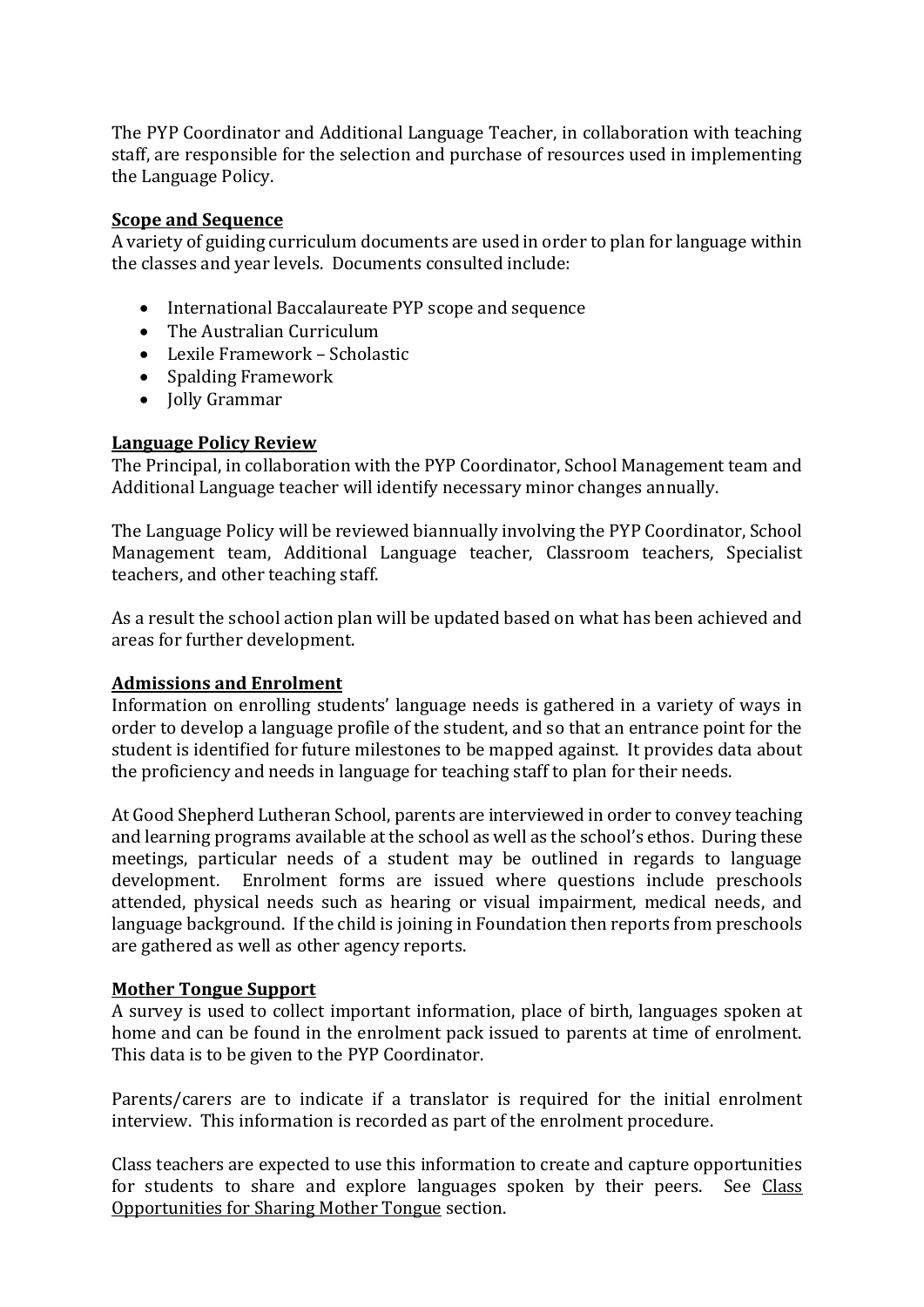# Active Use of Mother Tongue

Inclusive language behaviours of staff and students are expected. Students should not be excluded by means of language usage.

Information regarding the Language Policy and active use of Mother-tongue by students is outlined on the school website.

The Learner Profile and Attitudes are available for teaching staff in English, and German. It is the responsibility of the class teachers, supported by the PYP Coordinator and the Additional Language teacher to also include mother tongue language, where deemed necessary, for the Learner Profile and Attitudes.

All staff should consider the inclusive use of language for special events and celebrations such as Grandparents and Special Friends Day and end of year Graduation.

### Class Opportunities for Sharing Mother Tongue

Class teachers are expected to share information regarding the Language Policy at Parent Information Night.

When reading for pleasure in the classroom, students will have the opportunity to read in their first language.

Teaching staff are to create and capture opportunities as appropriate for students to share and explore languages spoken by their peers. The following are merely suggestions:

- Maths counting in other languages (buddy activity)
- Learn key words and phrases of units of inquiry
- Learner profile in mother tongue
- Message book include other languages
- Days of the week
- Worship
- Show and tell/sharing
- Writing
- Study of names and pronunciation
- Range of alphabets
- Morning greeting
- Reading of books by bi-lingual parents and students
- Provide opportunities for students to write in their mother tongue and teach others
- Student Led conferences
- Class teacher great students in their mother-tongue

### Resources in Mother Tongue

The PYP Coordinator and Specialists, liaising with other staff, will use the mothertongue information collected to purchase appropriate:

- Fiction bi-lingual books.
- Non-fiction bi-lingual books
- Bi-lingual dictionaries